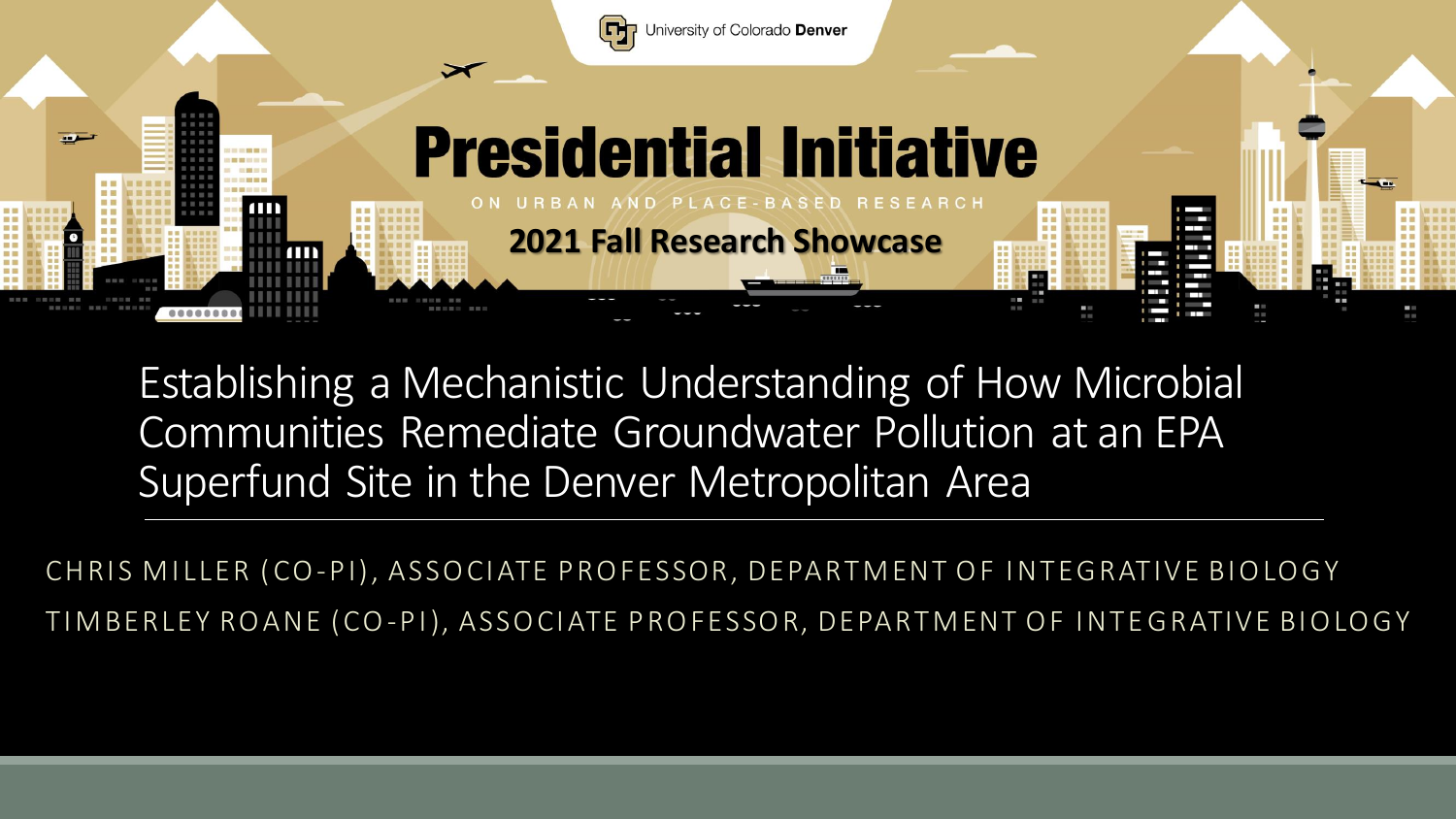



## Participants/ team



Jessica Romero, MS student, Integrative Biology



Mindy Kennedy, BS student, Integrative Biology (EUReCA! Program)





Lowry Landfill and Trust

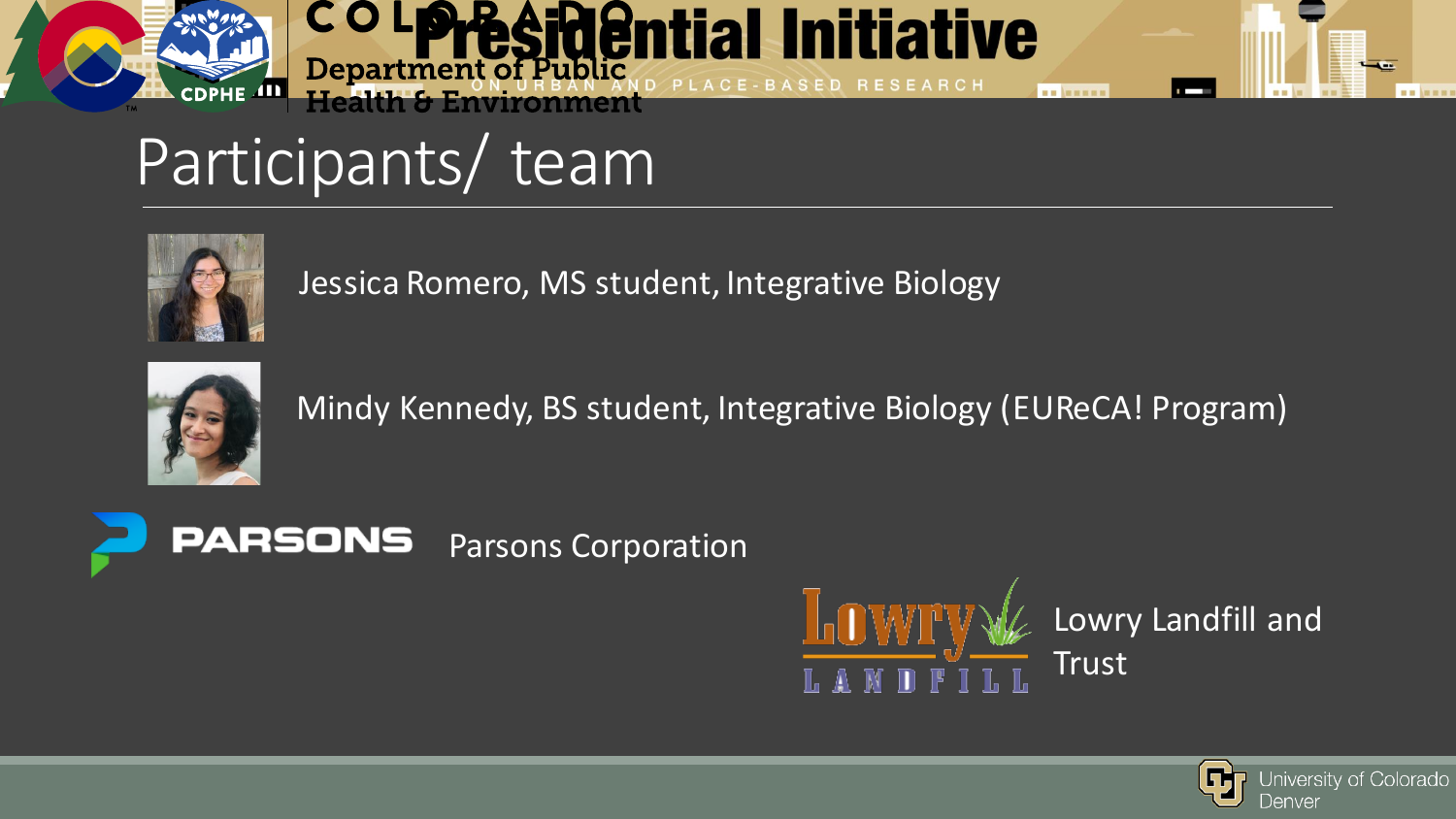### TП **NEW ARRIVER** Project purpose and objectives

**Presidential Initiative** 

ON URBAN AND PLACE-BASED RESEARCH



### *Lowry Landfill*

- 508 acres
- Received domestic and industrial wastes until 1990
- Added to National Priorities List (1984) due to health risks
- 1,4-dioxane has reached groundwater



**NE MENER** 

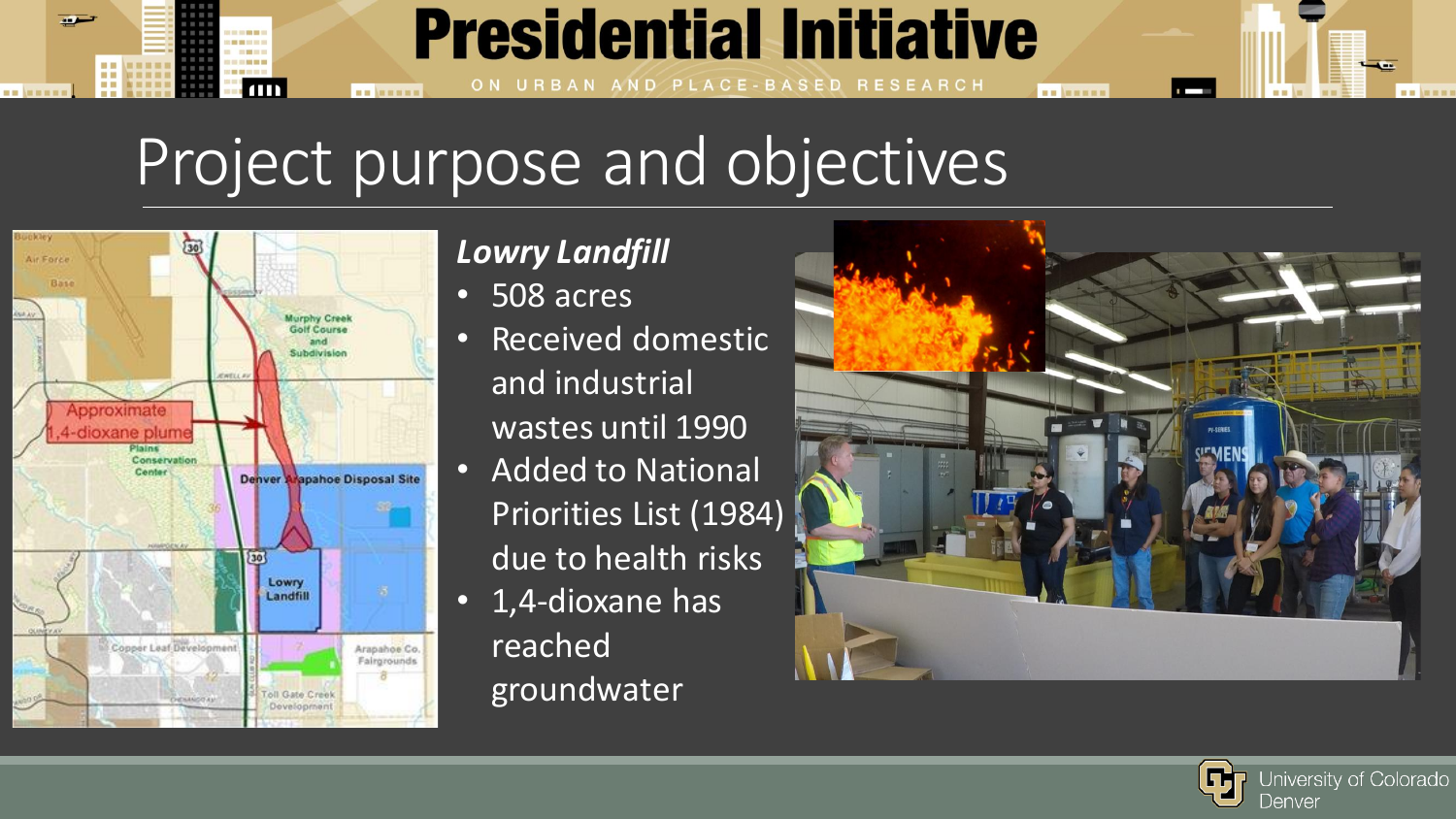

## Project purpose and objectives

*Using DNA-based sequencing methods (metagenomics), this project will*

❑ Identify **which microbes** are involved in 1,4-dioxane degradation  $\Box$  Identify how the microbes are degrading 1,4-dioxane

These objectives will help identify 1,4-dioxane degradation optimization strategies that may be useful at Lowry but also other similarly contaminated sites.

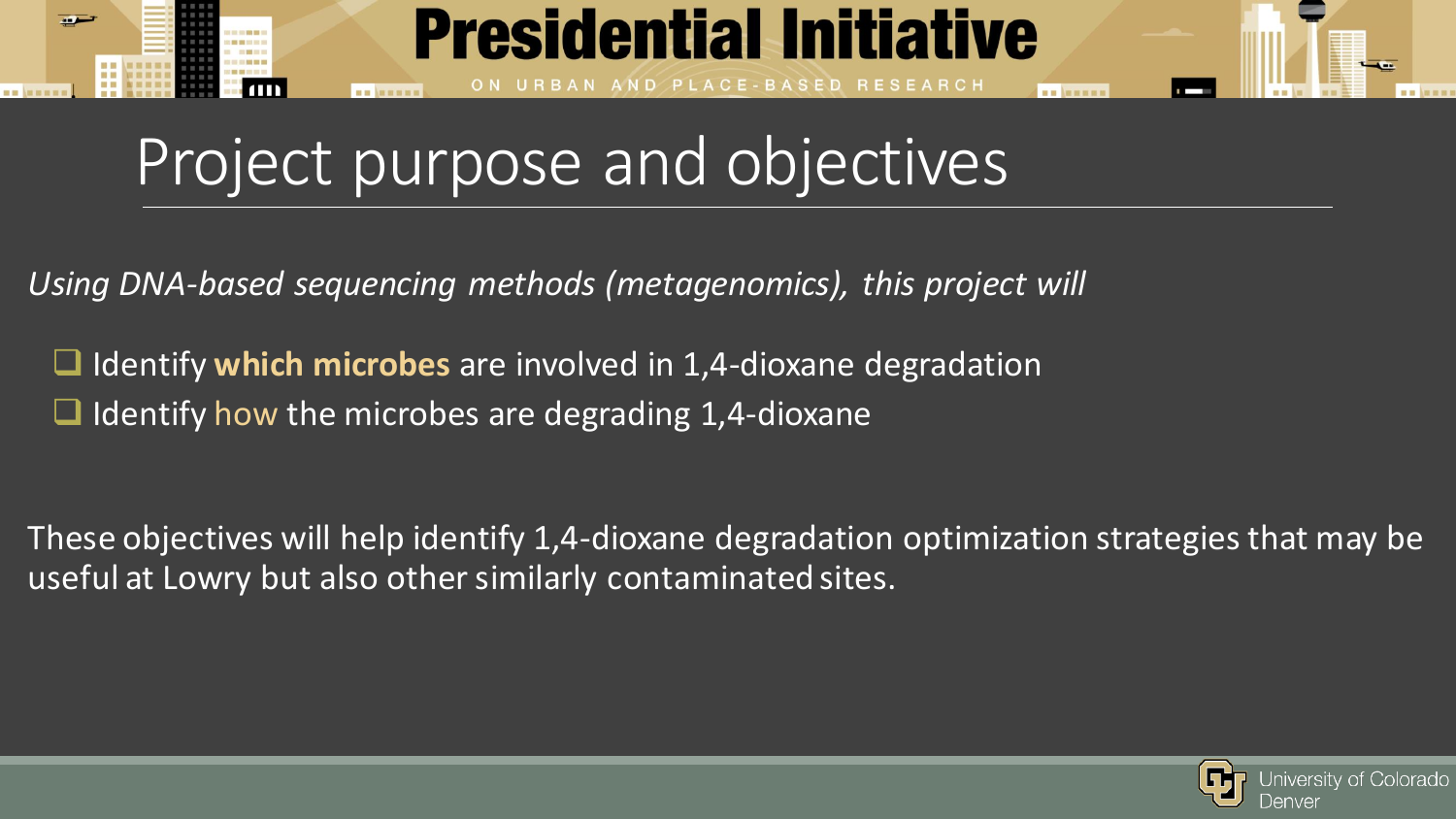

## **Presidential Initiative**

ON URBAN AND PLACE-BASED RESEARCH

## Methods and activities



**~ 13,000 gallons**





ATCTGTCGGCGCGACGCTCTACCTCGGCGAGGTCACGGACCTCCCGCTG CCGCGCCGCGACGAGGACGCCGCACGGCTGCTCGCCGACGCGCTGCTGC GACGGCTCCCGCCGCGCTGAGCGGCGGGAGCCGCGTTCGTCCGCATCCG CCGCGCGTCACGCCGCGGGCGGCGGCTGGATCGGTTGGGCCGGCTGGAC

**BE MENER** 



GGACCCTTGGTCGCGACGAGGCGGCCGAGCCGGAACACCACGCCGCGCT CGTACTCCTGGACGATCCGGATGCTGCGCGCCAGCACGACGAACACGAA GACCACGGCGATCACCGCGAGCGGCCCGAAGAACTTCAGAAGCTCGCCC ATCTCCTACACCTCCTGCGGCGGGGCCTCGCACGCGCGGACGCGCAGGC GCAGCCCCGTCAGCTCCAGCACCTCGACCGGCGCGCCGGCGGCGATCTC GCCGCCGGTCGCGGTCGCCTTCCACGTCTCGCCCGCCACGCGTACGAGT CCCTCCGGCGCGAGCGCGGTGGACGCCACACCGCGGCGCCCGACGAGCG

#### *~80,000,000,000 DNA letters / sample*



Biologicalwasteexpert.com **Deeprocess.com**